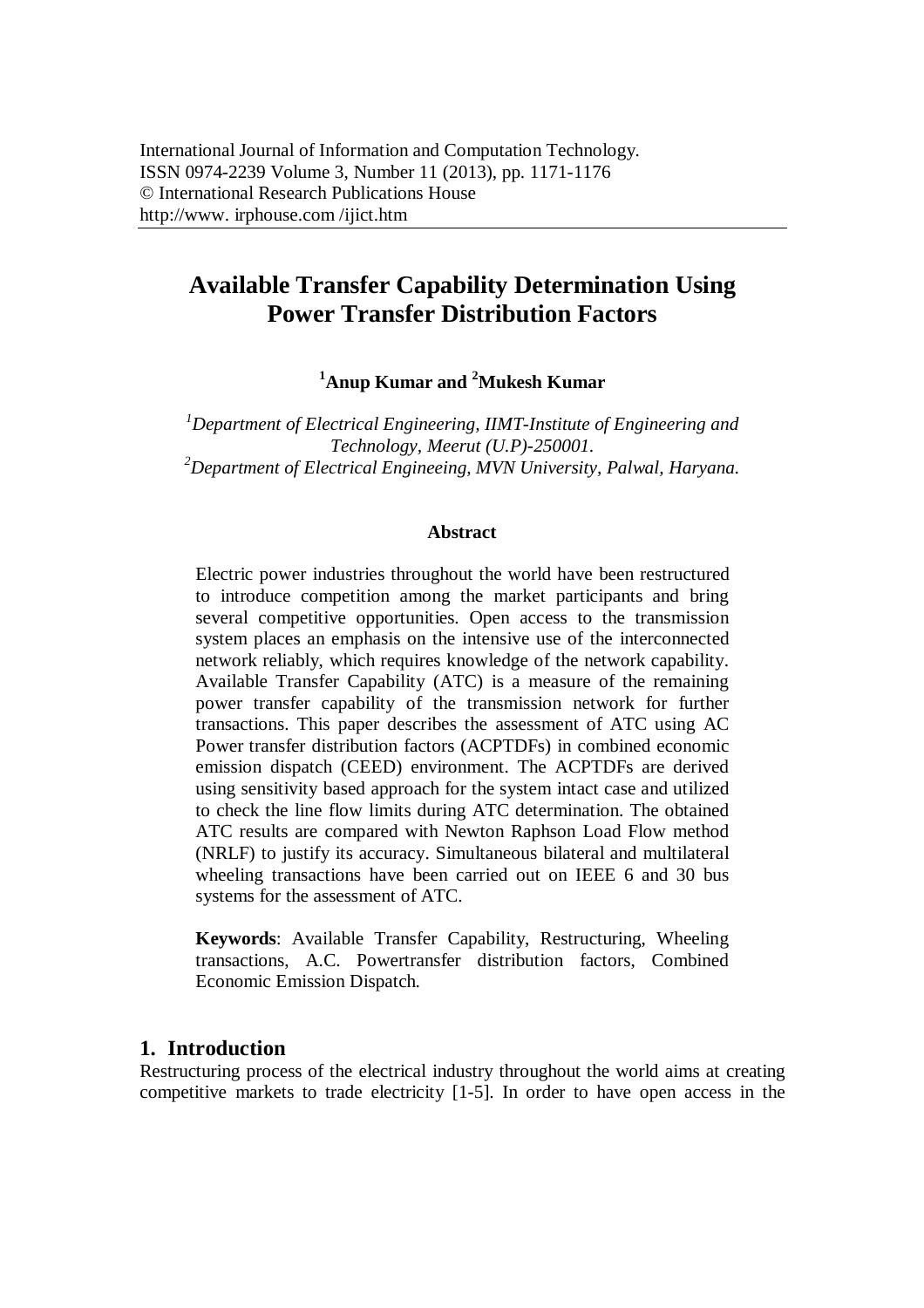restructured power market, a transparent knowledge about the generation capacity and the transmission capability of the system has to be determined. Since many utilities provide transaction services for wholesale customers, they must know about the post information on ATC of their transmission networks. Such information will help power marketers, sellers and buyers in reserving transmission services. The computation of ATC has been carried out by the various researchers. Yan-Ou and Chanansingh demonstrated on IEEE 24 bus reliability test system [11]. However this method has a poor accuracy due to the assumption involved in the DC power flow model. Researchers have proposed the computation of ATC using AC Power Transfer Distribution Factors (ACPTDF) [13-15]. Before computing the ATC, the basic optimal power flow solution has to be determined. Nanda et.al made an attempt to explore the feasibility ofdeveloping a classical technique based on coordination equations to solve the combined economic emission load dispatch with line flow constraints [16]. ATC is computed using ACPTDF also in CEED environment for IEEE test systems. CEED problem is formulated as a multiobjective problem by considering both economy and emission simultaneously.

#### **2. Available Transfer Capability**

Available transfer capability (ATC) is a measure of the transfer capability remaining in the physical transmission network for further commercial activity over and above committed uses [21]. ATC can be expressed as:

$$
ATC = TTC - existing transmission commitments \t(1)
$$

Where, Total Transfer Capability (TTC) is defined as the amount of electric power that can be transferred over the interconnected transmission network or particular path or interface in a reliable manner while meeting all of a specific set of defined pre and post contingency conditions.

ATC at base case, between bus m and bus n using line flow limit (thermal limit) criterion is mathematically formulated using PTDF as

$$
P_{ij-rs}^{max} = \begin{cases} \frac{\text{Limit}_{ij}^{max} - P_{ij}}{\text{ACPTDF}_{ij,rs}}; \text{ACPTDF} > 0\\ \infty (\text{infinite}); \text{ACPTDF} = 0\\ \frac{-\text{Limit}_{ij}^{max} - \text{Pij}_{max}}{\text{ACPTDF}_{ij,rs}}; \text{ACPTDF} < 0 \end{cases}
$$
(2)

Where  $P_{ij}$  is the real power flow through any line i-j.

*Limit*<sub>ij</sub><sup>max</sup> is the thermal limit of any line i-j.  $P_{ij,rs}^{max}$  is the maximum allowable transaction amount from bus r to bus s constrained by the line flow limit from bus i to bus j.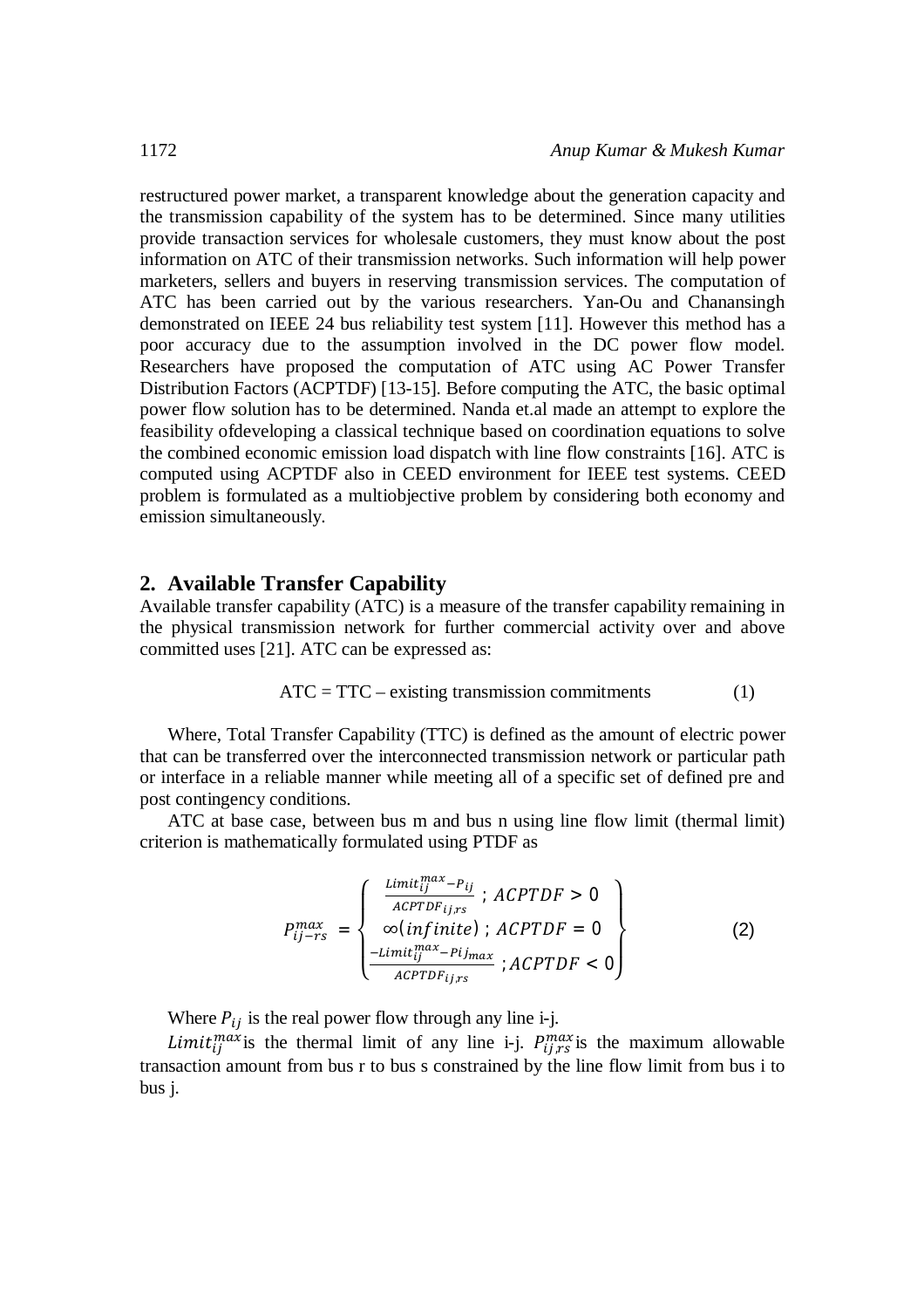#### **2.1 CEED problem formulation**

Optimisation of CEED problem has been mathematically formulated and is given by the following equation:

$$
\sum_{i=1}^{Ng} Pg = Pd + Pi \tag{3}
$$

Where

P<sup>d</sup> is the total load of the system and P<sup>i</sup> is the transmission losses of the system. The power flow equation of the power network

$$
g\left(|v|,\theta\right)=0\tag{4}
$$

The inequality constraint on real power generation Pgi on real power generation of each generation i

$$
P_{gi}^{min} < P_{gi} < P_{gi}^{max} \tag{5}
$$

Where  $P_{gi}^{min}$  and  $P_{gi}^{max}$  are respectively minimum and maximum value of realpower allowed at generator I, respectively.

The inequality constraint on voltage of each PQ bus  

$$
V_i^{min} < V_i < V_i^{max}
$$
 (6)

Where  $V_i^{min}$  and  $V_i^{max}$  are respectively minimum and maximum voltage at bus i. Power limit on transmission line

$$
MVAfpq < MVAfpqmax \tag{7}
$$

Where MVA fpq max is the maximum rating of transmission line connects bus p and q.

The bi-objective combined economic emission dispatch problem is converted into single optimization problem by introducing price penalty factor h [18] as follows.

Minimise 
$$
\emptyset = FC + h * EC
$$
 (8)

Subject to the power flow constraints of Eqs.  $(4) - (8)$ . The price penalty factor h blends the emission costs with fuel costs and  $\varphi$  is the total operating cost in US\$/h. The price penalty factor hi (US\$/lb) is the ratio between the maximum fuel cost and maximum emission of corresponding generator.

$$
h_i = \frac{FC(P_{gi}^{max})}{EC(P_{gi}^{max}} \text{ i}=1,2,\ldots,N_g \tag{9}
$$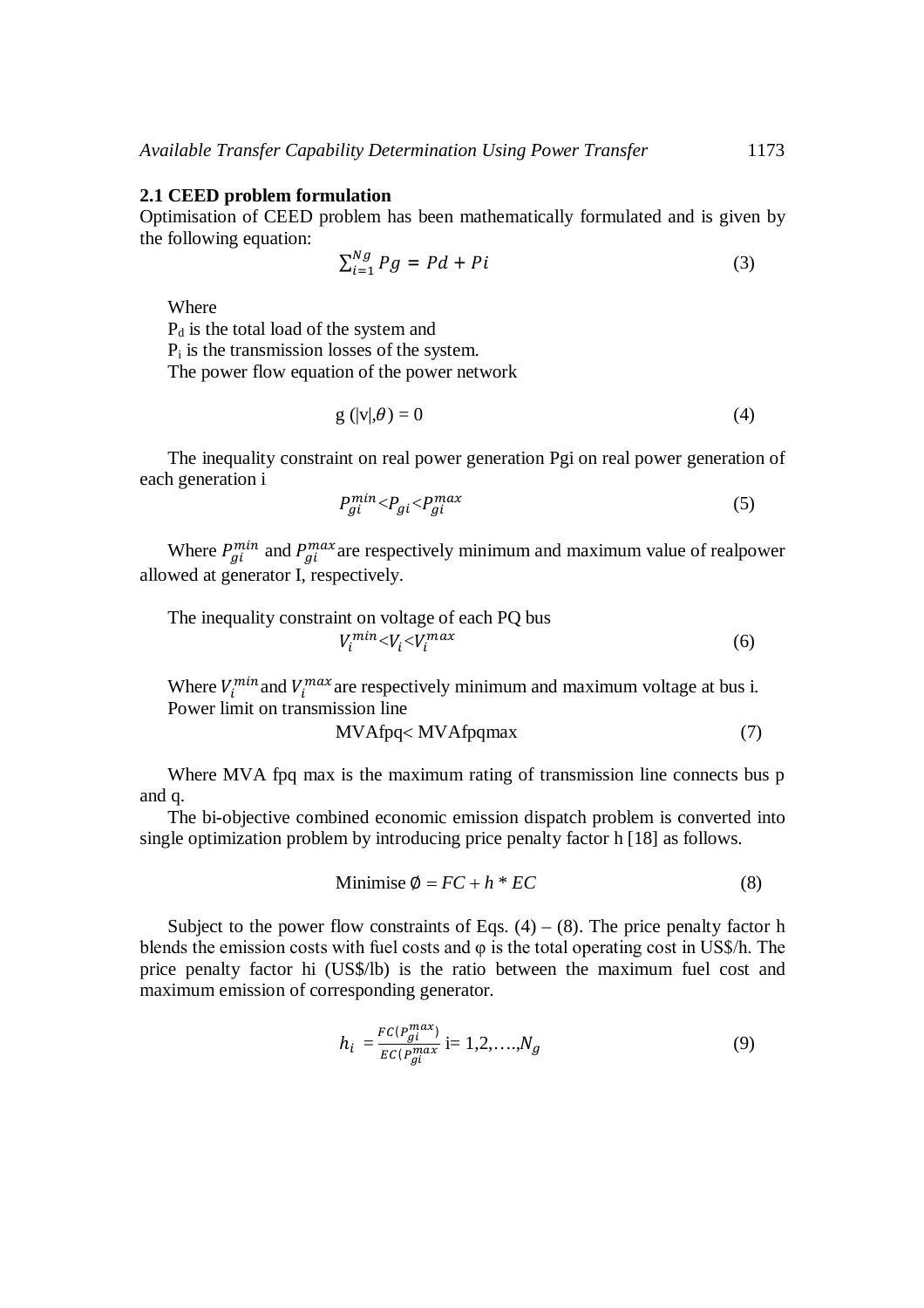## **3. Simulation results and Discussion**

The assessment of ATC using ACPTDF has been conducted on IEEE 6 and 30 bus systems, slightly modified to represent simultaneous wheeling transaction in a restructured market.

#### **a) IEEE 6 bus system**

The bus data and line data for the sample system is taken from [22]. TheCEED base case values of the generator settings are taken from [20]. Two bilateral wheeling transactions T1 and T2 are carried on the IEEE 6 bus system to determine the ATC. Transactions were carried out between buses 3 and 6 and buses 2 and 5 respectively. The obtained ATC values for bilateral transaction T1 and T2 using DCPTDF and ACPTDF are given in Table 1.. NRLF method is practically inefficient and time consuming. So this method is not suited for deregulation environment.

**Table 1**: ATC (MW) – IEEE 6 bus system.

| Transaction | <b>DCPTDF</b> | <b>ACPTDF</b> | <b>NRLF</b> |
|-------------|---------------|---------------|-------------|
|             | method        | method        | method      |
| $T1(3-6)$   | 40.3331       | 41.0374       | 41.00       |
| $(2-5)$     | 43.6850       | 43.2484       | 43.OO       |

#### **b) IEEE 30 bus system**

The bus data, line data and CEED base case values is taken from [20].Four simultaneous bilateral transactions and two multilateral transactions have been carried out to determine the ATC. It is inferred that ACPTDF is giving exact result from previous test system study, so the comparison is carried out only with that method. The obtained results for four bilateral transactions  $T_1$  to  $T_4$  using ACPTDF are given in Table 2. Further the results are justified with Repetitive AC Load Flow (NRLF) method and the power world simulator.

| <b>Transaction</b> | <b>ACPTDF</b> | <b>NRLF</b> |
|--------------------|---------------|-------------|
|                    | method        | method      |
| $T1(8-25)$         | 25.00         | 25.20       |
| $T2(5-30)$         | 11.45         | 13.93       |
| $T3(11-26)$        | 9.18          | 11.80       |
| $T4(2-8)$          | 21.94         | 23.555      |

**Table 2**: ATC (MW) - IEEE 30 bus system.

The calculated ACPTDF values are listed in table 3 for the abovetransactions. The ACPTDF having the highest value for each transaction is represented with bold case.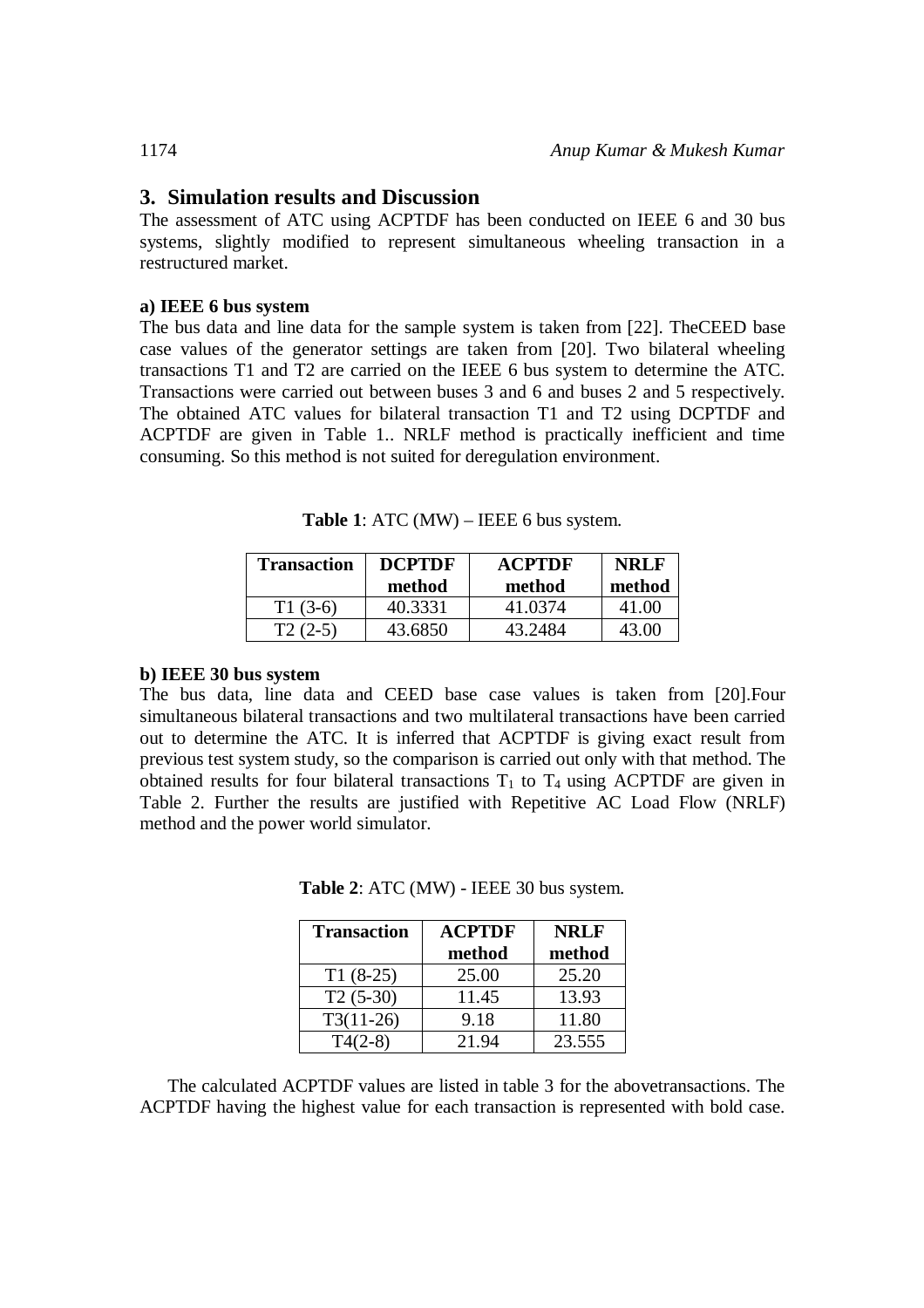ATC value of each transaction is matching with bold case value of the particular line. For example ACPTDF value of line 6-8 is represented in bold case because of highest value in the transaction T1. This gives the indication of ATC lies in that line and similarly it is observed for all the transactions (lines 27-30, 25-26& 6-28). The determination of ATC under CEED environment for the multilateral transaction is carried out between seller buses 2 &11 and buyer buses 28 & 26.

| <b>Test systems</b> | <b>ACPTDF</b> method | <b>NRLF</b> method |
|---------------------|----------------------|--------------------|
| IEEE 6 bus          |                      | 10.7               |
| IEEE 30 bus         | 55.89                | 64.01              |

**Table 3: Execution time in seconds for ATC determination of two test systems**

# **4. Conclusion**

To have open access non-discriminatory operation in a restructuredmarket, a transparent knowledge of the system capability is beneficial. This paves the way for the determination of ATC in a restructured power system. The ATC value serves as an important indicator of system performance. It is useful in making power transaction contracts in the system. This paper made an attempt forthe calculation of ATC using AC power transfer distribution factors in combined economic and emission environment. The accuracy of the proposed method has been justified by comparing the obtained results with standard NRLF and Power world simulator results.

# **References**

- [1] Hugh Rudnick, "Planning in a deregulated environment in developing countries :Bolivia, Chile, Peru", IEEE Power Engineering Review 16 (7) (1996) 18-19.
- [2] R.D.Tabors, "Lessons from the UK and Norway", IEEE Spectrum 33(8)(1996) 45-49.
- [3] A.Srivastava and M.Shahidehpour, "Restructuring choices for the Indian power sector", IEEE Power Engineering Review (2002) 25-29.
- [4] V.T. Baji and S.Ashok, "Wheeling power a case study in India", Electrical Power &Energy systems 20 (5) (1998) 333-336.
- [5] Yog Raj Sood, Narayana Prasad Padhy and H.O.Gupta, "Wheeling of power under deregulated environment of power industry-A bibliographical survey" IEEE Transactions on Power systems 17 (3) (2002) 870-878.
- [6] Feng Xia and A.P.SakisMeliopoulos, "A methodology for probabilistic simultaneous transfer capability analysis", IEEE Transactions on Power systems 11 (3) (1996) 269-1278.